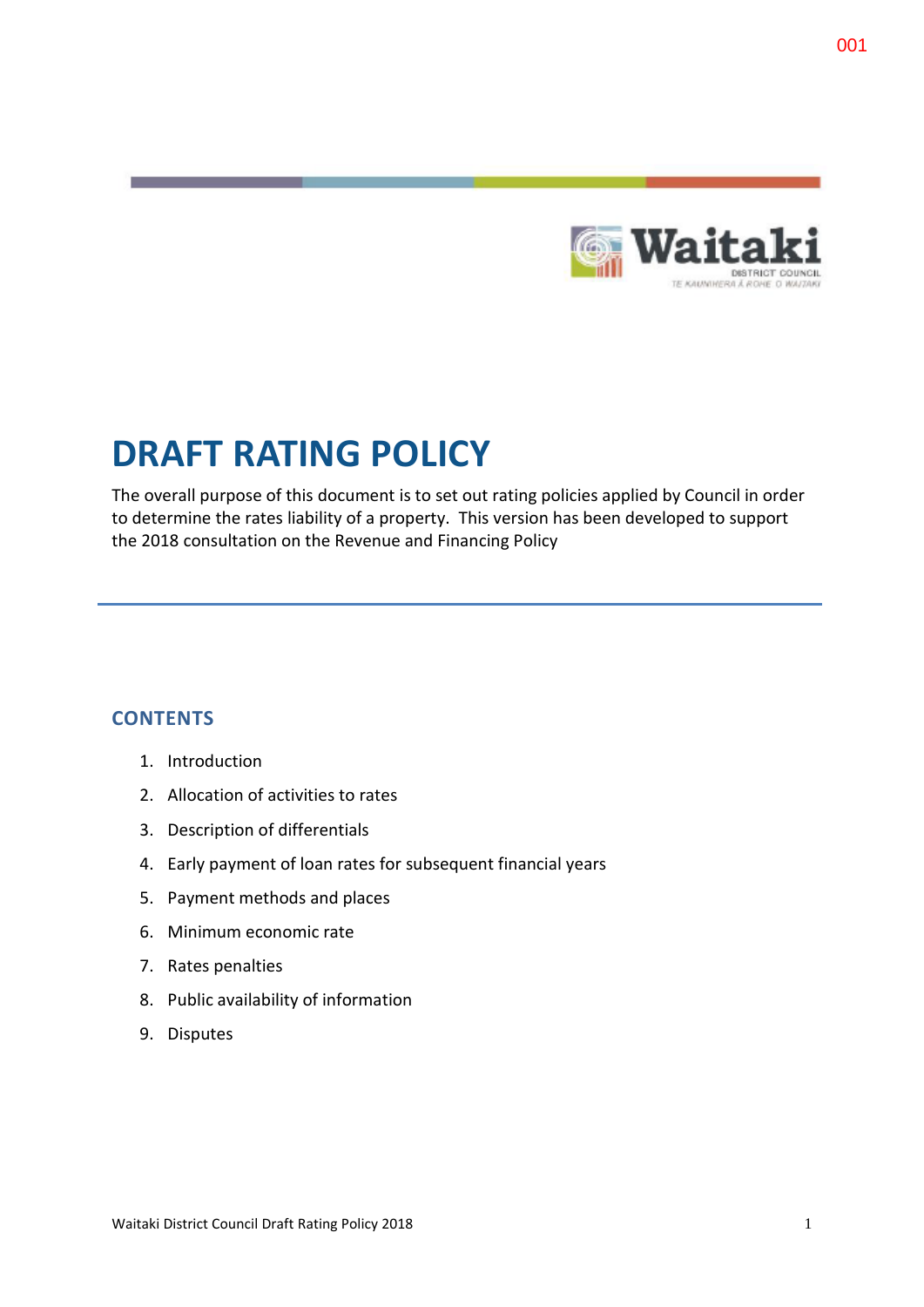# **INTRODUCTION**

The setting of rates is a complex process.

Council must comply with the requirements of the Local Government Act 2002 (LGA) and the Local Government (Rating) Act 2002 (LGRA).

In doing so, Council must produce the following in order to set a lawful rate.

- Have completed a s.101(3) analysis (see Funding Needs Analysis)
- Adopted a Revenue and Financing Policy (see the Long-term Plan)
- Adopted a Funding Impact Statement (see either an Annual or Long-term Plan)
- Adopt an Annual or Long-term Plan.
- Adopt a rates resolution, consistent with everything above.

In order to assist with this process Council has developed a number of policies that contribute to the rates system being clear and understandable. These are included in this rating policy.

In this version of the Policy as number of proposed changes are highlighted. This has been done to support the consultation on the Revenue and Financing Policy that is taking place in conjunction with the 2018-28 Long Term Plan process.

## **ALLOCATION OF ACTIVITIES TO RATES**

Council has, in the Funding Needs Analysis, determined the funding sources for each activity. In doing so it has determined whether an activity is to be funded from a general rate or a targeted rate, or combination thereof.

In order to accurately calculate the rates, Council has developed a precise formula to allocate the rate requirement for an activity to the rate or rates council consider it appropriate to use.

Appendix One shows the allocation of the rate requirement to each rate.

This allocation is prior to the section 101(3)(b) LGA overall considerations adjustments (see Revenue and Financing Policy)

#### *Allocations of activities by the extent of service*

The following activities have the costs allocated to different wards based on the extent of service provided to each ward. Council has applied this to recognise the distance that some services are from residents. The allocation is based a ratios determined by Council. These ratios can be translated for example that for every \$1 a resident of Ahuriri pays a resident of Oamaru will pay \$4 toward the North Otago museum.

| <b>Activity</b>            | <b>Ward Services Charge</b> |            |         |         |  |  |  |  |  |  |  |
|----------------------------|-----------------------------|------------|---------|---------|--|--|--|--|--|--|--|
|                            | Oamaru                      | Corriedale | Waihemo | Ahuriri |  |  |  |  |  |  |  |
| North Otago museum         | 5                           | 3          | 1       |         |  |  |  |  |  |  |  |
| <b>Forester gallery</b>    | 5                           | 3          |         |         |  |  |  |  |  |  |  |
| Waitaki district libraries |                             |            |         |         |  |  |  |  |  |  |  |
| Oamaru opera house         | 5                           | 3          |         |         |  |  |  |  |  |  |  |
| Waitaki aquatic centre     | 5                           | 3          |         |         |  |  |  |  |  |  |  |
| Oamaru public gardens      | 4                           | ς          |         |         |  |  |  |  |  |  |  |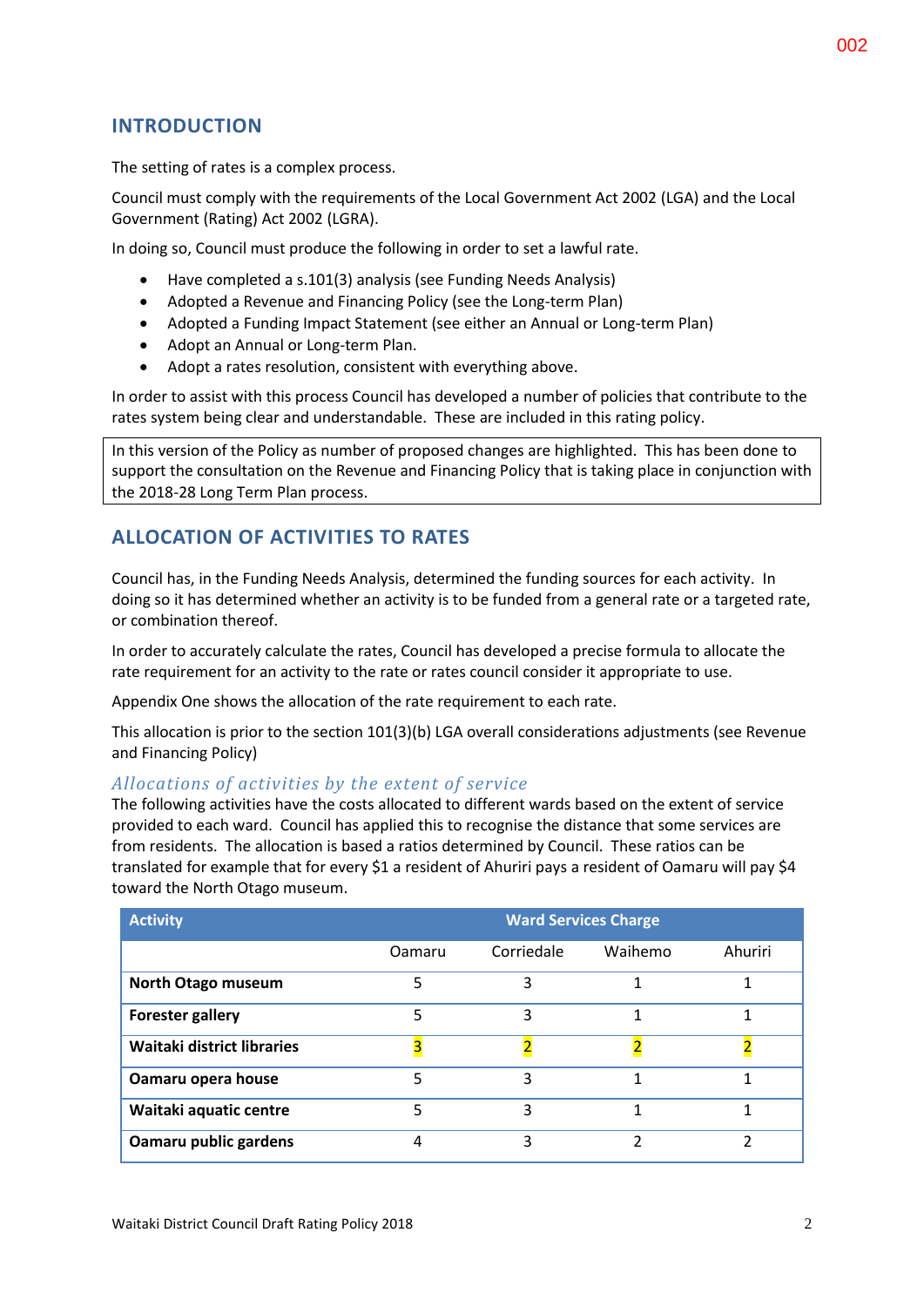#### **Proposed Change**

It is proposed that ratio for the Waitaki district libraries be aligned with the four other similar activities so that it changes to 5, 3, 1, 1.

# **DESCRIPTION OF DIFFERENTIALS**

The following rates are rated differentially based on the use to which the land is put.

- Roading and civil defence rate
- Lakes camping rate
- Oamaru business rate

The LGRA Schedule 2 allows councils to rate based on the use to which the land is put. Each Council is able to define that use and rate based on that use. A property may be described under different rates as having different uses.

| Rate                              | <b>Differential Name</b>                        | <b>Differential Description</b>                                                                                                                                                                  |  |  |  |  |  |  |
|-----------------------------------|-------------------------------------------------|--------------------------------------------------------------------------------------------------------------------------------------------------------------------------------------------------|--|--|--|--|--|--|
| Roading and civil<br>defence rate | Hydroelectric power generation<br>installations | All rating units used primarily or predominantly for the<br>generation of hydroelectric power from Lakes Aviemore,<br>Benmore, Ohau or Waitaki. The basis is a fixed percentage<br>contribution. |  |  |  |  |  |  |
|                                   | Mining and mineral extraction                   | All rating units with an area greater than 30 hectares used<br>primarily or predominantly for the purposes of mining or<br>mineral extraction. The basis is a fixed percentage<br>contribution.  |  |  |  |  |  |  |
|                                   | Other uses                                      | All other rating units not described above.                                                                                                                                                      |  |  |  |  |  |  |
| Lakes camping<br>rate             | Hydroelectric power generation<br>installations | All rating units used primarily or predominantly for the<br>generation of hydroelectric power from Lakes Aviemore,<br>Benmore, Ohau or Waitaki. The basis is a fixed percentage<br>contribution. |  |  |  |  |  |  |
|                                   | Other uses                                      | All other rating units not described above.                                                                                                                                                      |  |  |  |  |  |  |
| <b>Oamaru business</b><br>rate    | Residential                                     | Any rating unit used exclusively as place where people live<br>and would commonly call a home. It does not include<br>temporary and commercial accommodation.                                    |  |  |  |  |  |  |
|                                   | Area A                                          | See maps                                                                                                                                                                                         |  |  |  |  |  |  |
|                                   | Area B                                          | See maps                                                                                                                                                                                         |  |  |  |  |  |  |

#### **Proposed Changes**

Two changes are proposed.

The first is to cease to use this rate to fund Civil Defence. The reason for this is the move to a regional service delivery model has altered the services Council is required to fund. Based on this change, this rate is no longer seen as an appropriate funding tool.

The other proposal is to add another differential category to the Roading rate. This will be a differential on rating units used primarily or predominately for forestry purposes. The basis will be a multiple of the "Other uses" category. This change is proposed so that a separate fund can be create to help address roading issues primarily created by forestry activities.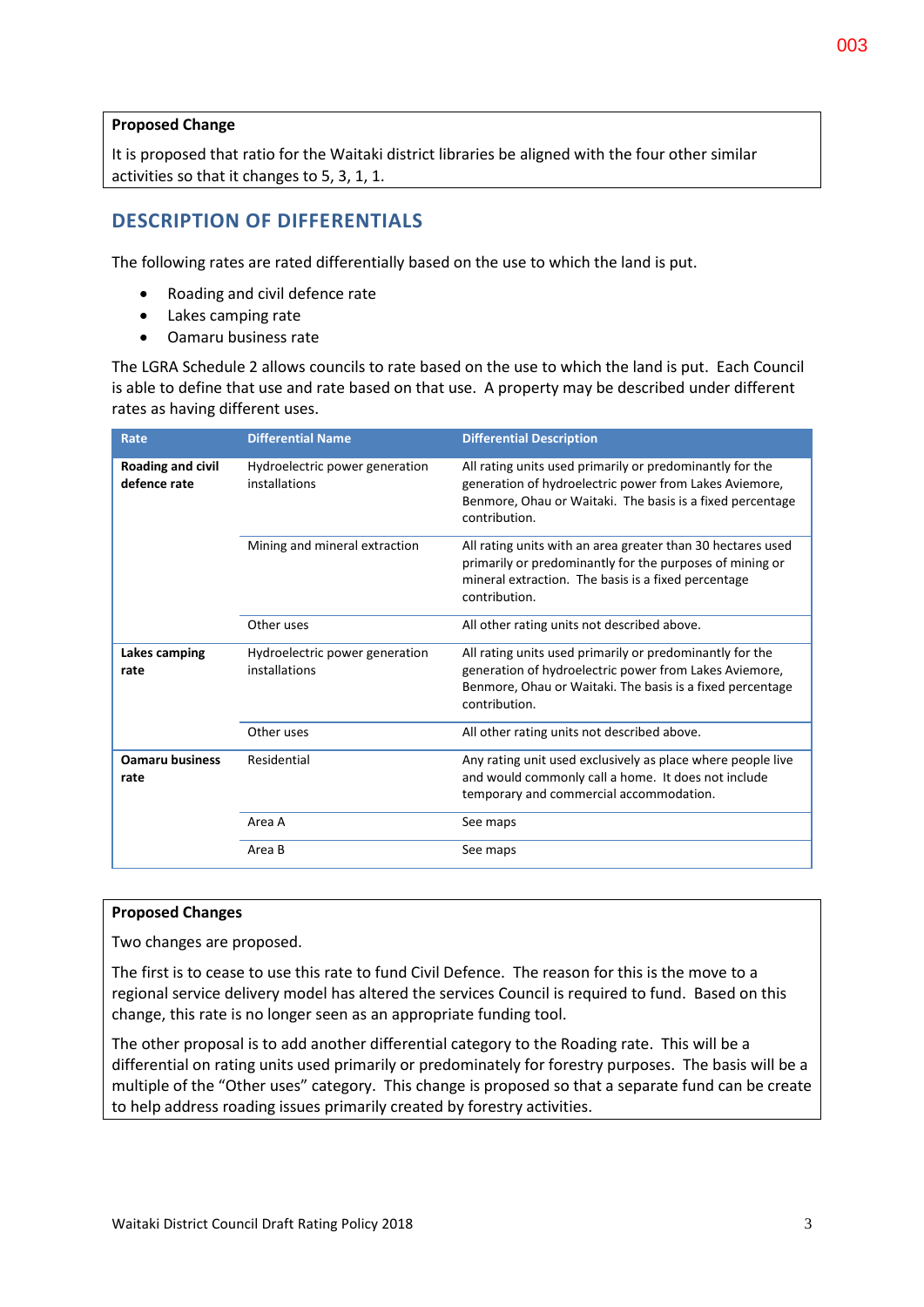# **RATES BASED ON LOCATION**

Council's revenue and financing policy has determined that rating policies are based on area of benefit. As such Council has established a number of rates based on the location of a rating unit. Rating boundaries have been drawn with the intention of including whole rating units. Should a rating unit be split, Council will rate the property based on the predominate use of the property.

The following areas have been determined and maps showing these areas are available.

- **a** Wards
- Oamaru business areas A & B
- Oamaru urban area
- Local Amenity areas (14 townships)
- Public Hall areas (27 halls)
- Sewerage serviceable properties (9 sewerage schemes)

## **SEPERATELY USED AND INHABITED PARTS**

Council has elected to rate all uniform charges on the basis of separately used or inhabited parts of a rating unit.

Council must define the term in its funding impact statement in each Annual Plan or Long-term Plan.

#### **DIVISIONS**

Council has elected not to undertake the division of rating units, except in exceptional cases. Rates based on use or location shall be calculated on a property's predominant use.

#### **EARLY PAYMENT OF LOAN RATES FOR SUBSEQUENT FINANCIAL YEARS**

Council will allow early payment of loan rates by lump sum for subsequent financial years. Council will accept early payment of construction charge rates by lump sum at any time.

Council will specify in the Annual Plan the amount of the lump sum required to fully discharge each loan construction charge rate and assessed by Council. This charge will apply for each period from 1 July to 30 June of the following year.

The amount of the lump sum required to fully discharge each construction charge rate set and assessed by Council will be recalculated annually.

The annual calculation will take account of the prevailing interest rate and the estimated remaining ratepayers paying the loan.

## **PAYMENT METHODS AND PLACES**

Rates will be collected by quarterly instalments due on the following due dates of each year or the first working day thereafter:

- 25 August
- 25 November
- 25 February
- $\bullet$  25 May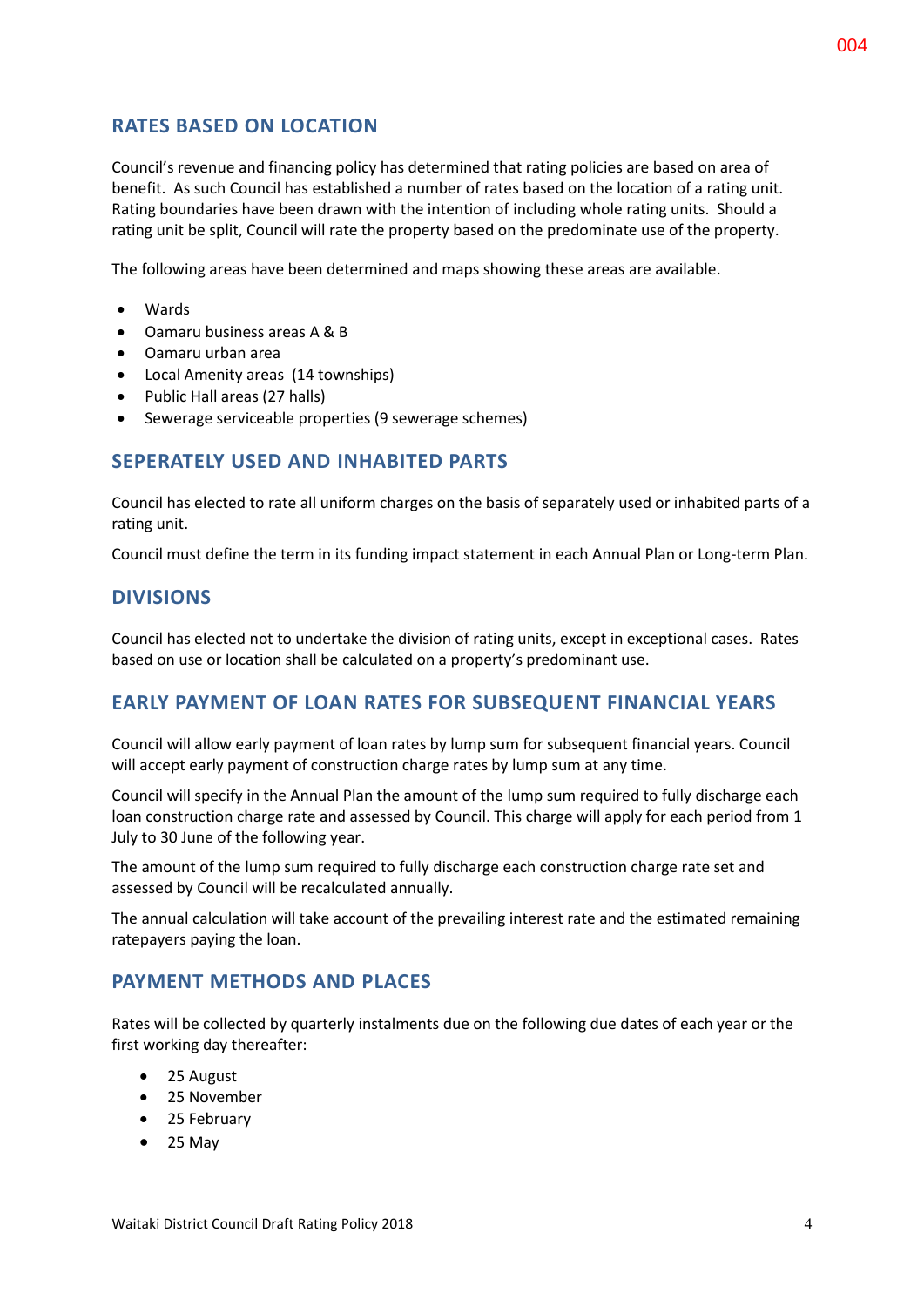Rates may be paid by any of the following methods:

- Cash
- EFTPOS
- Automatic payment
- Cheque
- Internet Banking
- Credit Card
- **•** Direct debit

Rates may be paid at Customer Service Centres:

- Waitaki District Council Headquarters, 20 Thames Street, Oamaru between the hours of 8.30am to 5.00pm Monday to Friday except Thursday 8.30am to 4.00pm.
- Waihemo Service Centre, 54 Tiverton Street, Palmerston between the hours of 8.30am to 5.00pm Monday to Friday except Thursday 9.30am to 5.00pm.

Any payments received for rates are applied to the oldest debt first.

## **MINIMUM ECONOMIC RATE**

Council will not collect the rates payable on a rating unit if the sum of those rates is so small as to be uneconomic to collect. Council has determined that it is uneconomic to collect rates owing on any rating unit of less than \$10.00 (including GST) per annum.

## **RATES PENALTIES**

Council must set its rates penalties as part of its rates resolution.

Generally Council will resolve the following penalties:

- 1. A 10% penalty is added on the next business day to so much of any instalment not paid by due date.
- 2. A 10% penalty will be added to rates that remain unpaid from previous years. This will be added on 1 July of each year, or 5 working days after Council has passed the rates resolution (whichever is the later).
- 3. A further 10% penalty will be added to rates that remain unpaid from previous years. This will be added 6 months after the penalty made in 2 above.

Council notes that the penalties imposed under 2 and 3 above amount to the equivalent of 21% per annum as each subsequent penalty is on the full amount outstanding including previous penalties.

Any payments received for rates are applied to the oldest debt first.

Penalties will be remitted on any account where a current direct debit is in place and an outstanding balance is created by the timing of the processing of the direct debit.

## **PUBLIC AVAILABILITY OF INFORMATION**

Council will charge a fee for supplying any person with a copy of information from the rating information database, except when requested in person at Council's Customer Service Centres in Oamaru and Palmerston.

The fee for this is shown in Council's Fees and Charges.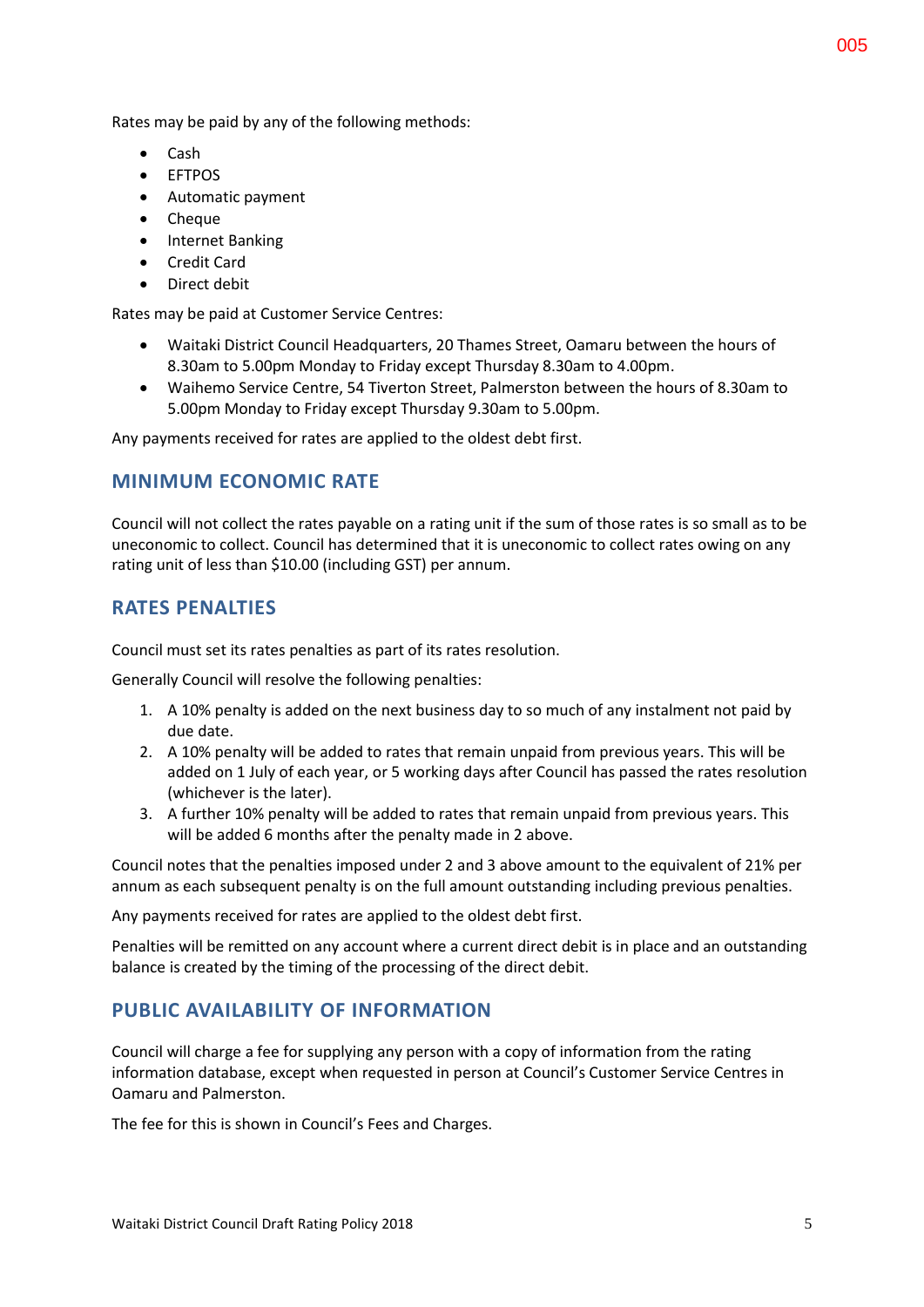## **DISPUTES**

Any dispute over the officers' application of any of these rating policies must be in writing to the Chief Executive. Should the Chief Executive be unable to reach agreement with the ratepayer the matter shall be decided by Council or any such committee or sub-committee it so delegates.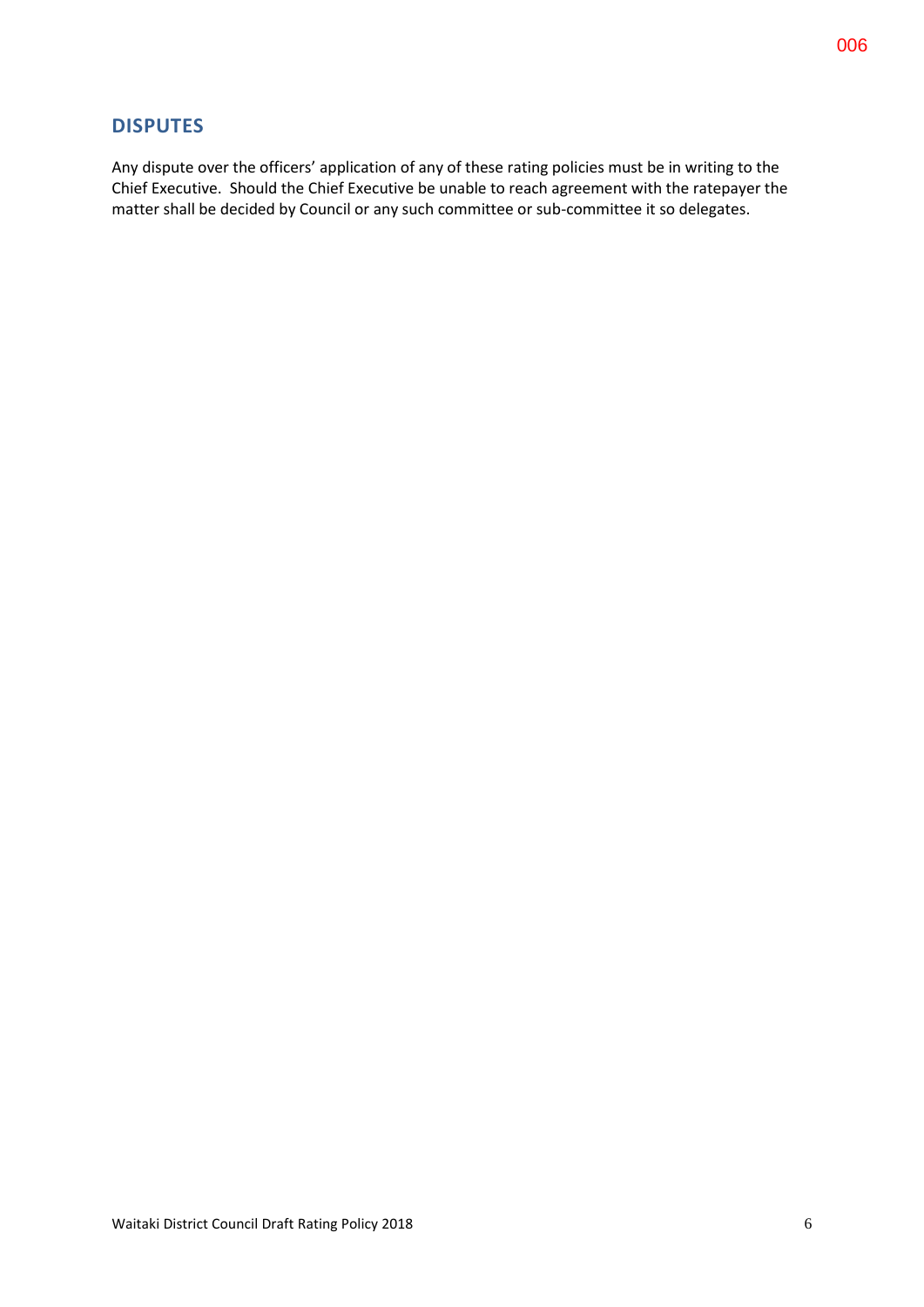# **APPENDIX 1: ALLOCATION BY ACTIVITY TO RATES**

This allocation is prior to the section 101(3)(b) LGA overall considerations adjustments (see Revenue and Financing Policy). Changes are being considered to the highlighted items. For further details on what is proposed see the Council website.

|                                              |                           | <b>General Rates</b> |             | <b>Targeted Rates</b>  |                    |                      |                      |                           |                        |                                |                    |                    |                   |                |             |
|----------------------------------------------|---------------------------|----------------------|-------------|------------------------|--------------------|----------------------|----------------------|---------------------------|------------------------|--------------------------------|--------------------|--------------------|-------------------|----------------|-------------|
|                                              | No Rate Requirement       | General Rate         | <b>UAGC</b> | District services rate | Ward services rate | Ward services charge | Community board rate | Oamaru business area rate | Oamaru urban area rate | Roading and Civil Defence Rate | Lakes camping rate | Local amenity rate | Public hall rates | Sewerage rates | Water rates |
| Oamaru harbour - coastal protection          |                           |                      |             | 20%                    |                    |                      |                      |                           | 80%                    |                                |                    |                    |                   |                |             |
| Oamaru harbour -port operations              |                           | 30%                  |             |                        |                    |                      |                      |                           | 70%                    |                                |                    |                    |                   |                |             |
| Roads and bridges                            |                           |                      |             |                        |                    |                      |                      |                           |                        | 100%                           |                    |                    |                   |                |             |
| Off-street carparks                          |                           |                      |             |                        |                    |                      |                      | 100%                      |                        |                                |                    | ?                  |                   |                |             |
| Noxious plants                               |                           | 100%                 |             |                        |                    |                      |                      |                           |                        |                                |                    |                    |                   |                |             |
| Residual waste disposal                      | Χ                         |                      |             |                        |                    |                      |                      |                           |                        |                                |                    |                    |                   |                |             |
| Refuse collection (transfer stations)        | $\pmb{\mathsf{X}}$        |                      |             |                        |                    |                      |                      |                           |                        |                                |                    |                    |                   |                |             |
| <b>Closed landfills</b>                      |                           |                      | 100%        |                        |                    |                      |                      |                           |                        |                                |                    |                    |                   |                |             |
| Waste minimisation                           |                           |                      | 100%        |                        |                    |                      |                      |                           |                        |                                |                    |                    |                   |                |             |
| Waste water                                  |                           |                      |             |                        |                    |                      |                      |                           |                        |                                |                    |                    |                   | 100%           |             |
| Stormwater                                   |                           |                      |             |                        |                    |                      |                      |                           |                        |                                |                    | 100%               |                   |                |             |
| Water supplies                               |                           |                      |             |                        |                    |                      |                      |                           |                        |                                |                    |                    |                   |                | 100%        |
| Economic development                         |                           | 50%                  |             | 50%                    |                    |                      |                      |                           |                        |                                |                    |                    |                   |                |             |
| Tourism development and visitor services     |                           |                      | 90%         |                        |                    |                      |                      | 10%                       |                        |                                |                    |                    |                   |                |             |
| Commercial property                          |                           |                      |             | 100%                   |                    |                      |                      |                           |                        |                                |                    |                    |                   |                |             |
| Forestry                                     | $\pmb{\mathsf{X}}$        |                      |             |                        |                    |                      |                      |                           |                        |                                |                    |                    |                   |                |             |
| Operational property                         | $\boldsymbol{\mathsf{X}}$ |                      |             |                        |                    |                      |                      |                           |                        |                                |                    |                    |                   |                |             |
| Oamaru airport                               | X                         |                      |             |                        |                    |                      |                      |                           |                        |                                |                    |                    |                   |                |             |
| North Otago museum and Forrester Gallery     |                           |                      |             |                        |                    | 90%                  |                      | 10%                       |                        |                                |                    |                    |                   |                |             |
| Waitaki district libraries (current)         |                           |                      |             |                        |                    | 92%                  |                      | 8%                        |                        |                                |                    |                    |                   |                |             |
| <b>Waitaki district libraries (proposed)</b> |                           |                      |             |                        |                    | 90%                  |                      | 10%                       |                        |                                |                    |                    |                   |                |             |

Waitaki District Council Draft Funding Needs Analysis 2015 **7** and the state of the state of the state of the state of the state of the state of the state of the state of the state of the state of the state of the state of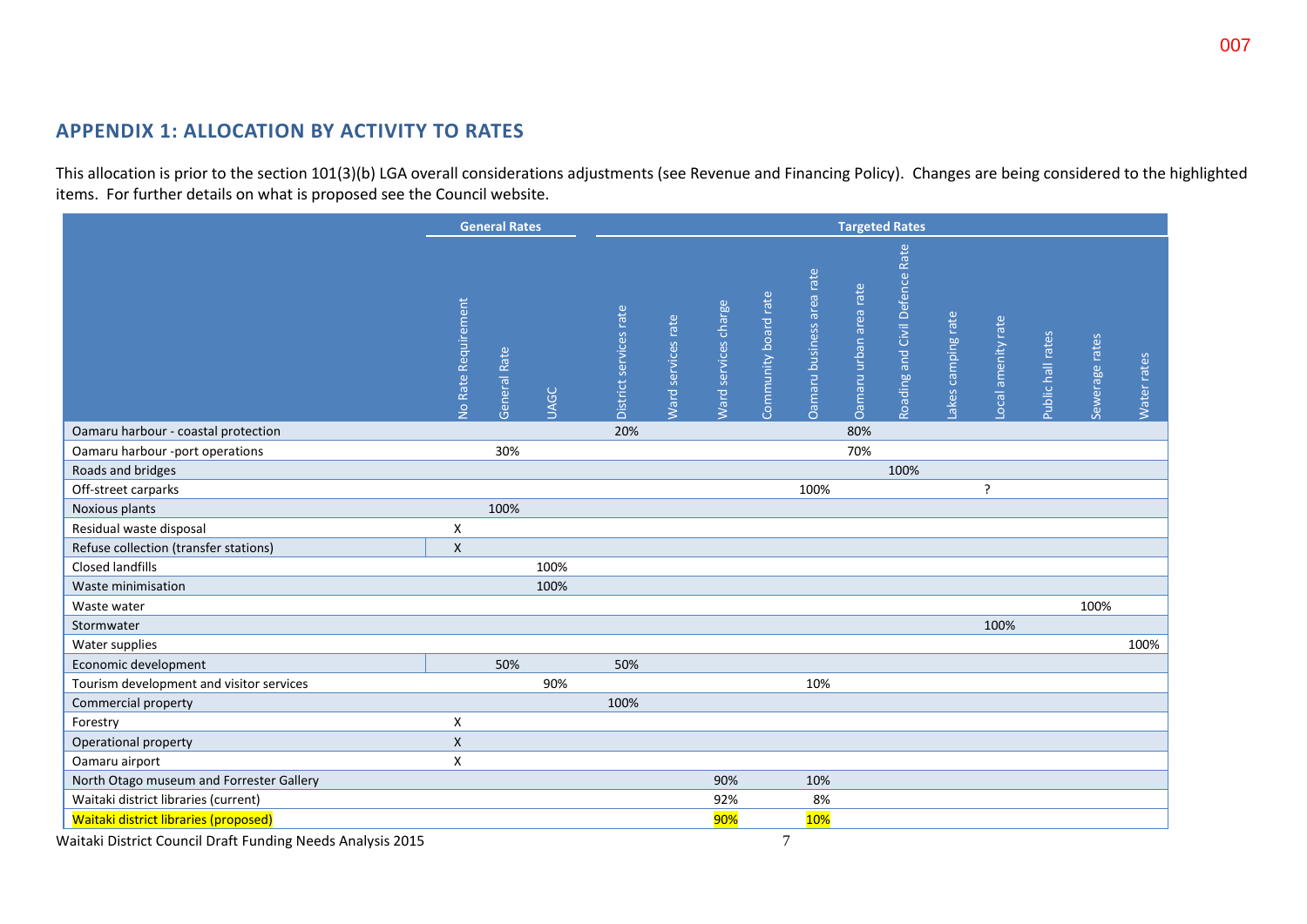| Oamaru opera house                                |   |     |      |      |      | 90%  |     | 10%  |     |      |      |  |
|---------------------------------------------------|---|-----|------|------|------|------|-----|------|-----|------|------|--|
| Community safety, development and grants          |   |     | 100% |      |      |      |     |      |     |      |      |  |
| Otago museum grant                                |   |     | 100% |      |      |      |     |      |     |      |      |  |
| Waitaki aquatic centre                            |   |     |      |      |      | 90%  |     | 10%  |     |      |      |  |
| Oamaru public gardens                             |   |     |      |      |      | 90%  |     | 10%  |     |      |      |  |
| Reserves and open spaces                          |   |     |      |      | 100% |      |     |      |     |      |      |  |
| Sports grounds                                    |   | 25% | 75%  |      |      |      |     |      |     |      |      |  |
| Cemeteries                                        |   |     | 100% |      |      |      |     |      |     |      |      |  |
| Public halls and community centres                |   |     |      |      |      |      |     |      |     |      | 100% |  |
| Waitaki lakes camping (current)                   |   |     |      |      |      |      |     |      |     | 100% |      |  |
| <b>Waitaki lakes camping (proposed)</b>           |   |     |      |      | 100% |      |     |      |     |      |      |  |
| Waitaki community recreation centre               |   | 30% |      | 70%  |      |      |     |      |     |      |      |  |
| Community housing                                 |   |     |      | 100% |      |      |     |      |     |      |      |  |
| Public toilets (current)                          |   |     | 90%  |      |      |      |     | 10%  |     |      |      |  |
| <b>Public toilets (proposed)</b>                  |   |     | 100% |      |      |      |     | 0%   |     |      |      |  |
| Town centre services township works               |   |     |      |      |      | 100% |     |      |     |      |      |  |
| Christmas decorations                             |   |     |      | 40%  |      |      |     | 60%  |     |      |      |  |
| Animal control                                    | X |     |      |      |      |      |     |      |     |      |      |  |
| <b>Building control</b>                           |   |     | 100% |      |      |      |     |      |     |      |      |  |
| Environmental health                              |   |     | 100% |      |      |      |     |      |     |      |      |  |
| Environmental monitoring and hazardous substances |   |     | 100% |      |      |      |     |      |     |      |      |  |
| Liquor licensing                                  |   |     | 100% |      |      |      |     |      |     |      |      |  |
| Parking enforcement                               |   |     |      |      |      |      |     | 100% |     |      |      |  |
| Civil defence (current)                           |   |     | 50%  |      |      |      |     |      | 50% |      |      |  |
| Civil defence (proposed)                          |   |     | 100% |      |      |      |     |      | 0%  |      |      |  |
| Rural fire (to be removed, not required)          |   |     |      | 100% |      |      |     |      |     |      |      |  |
| Resource consents and district planning           |   | 60% | 40%  |      |      |      |     |      |     |      |      |  |
| Council                                           |   | 60% |      | 40%  |      |      |     |      |     |      |      |  |
| Community boards                                  |   | 60% |      | 40%  |      |      |     |      |     |      |      |  |
| Waihemo service centre                            |   |     |      |      | 40%  |      | 60% |      |     |      |      |  |